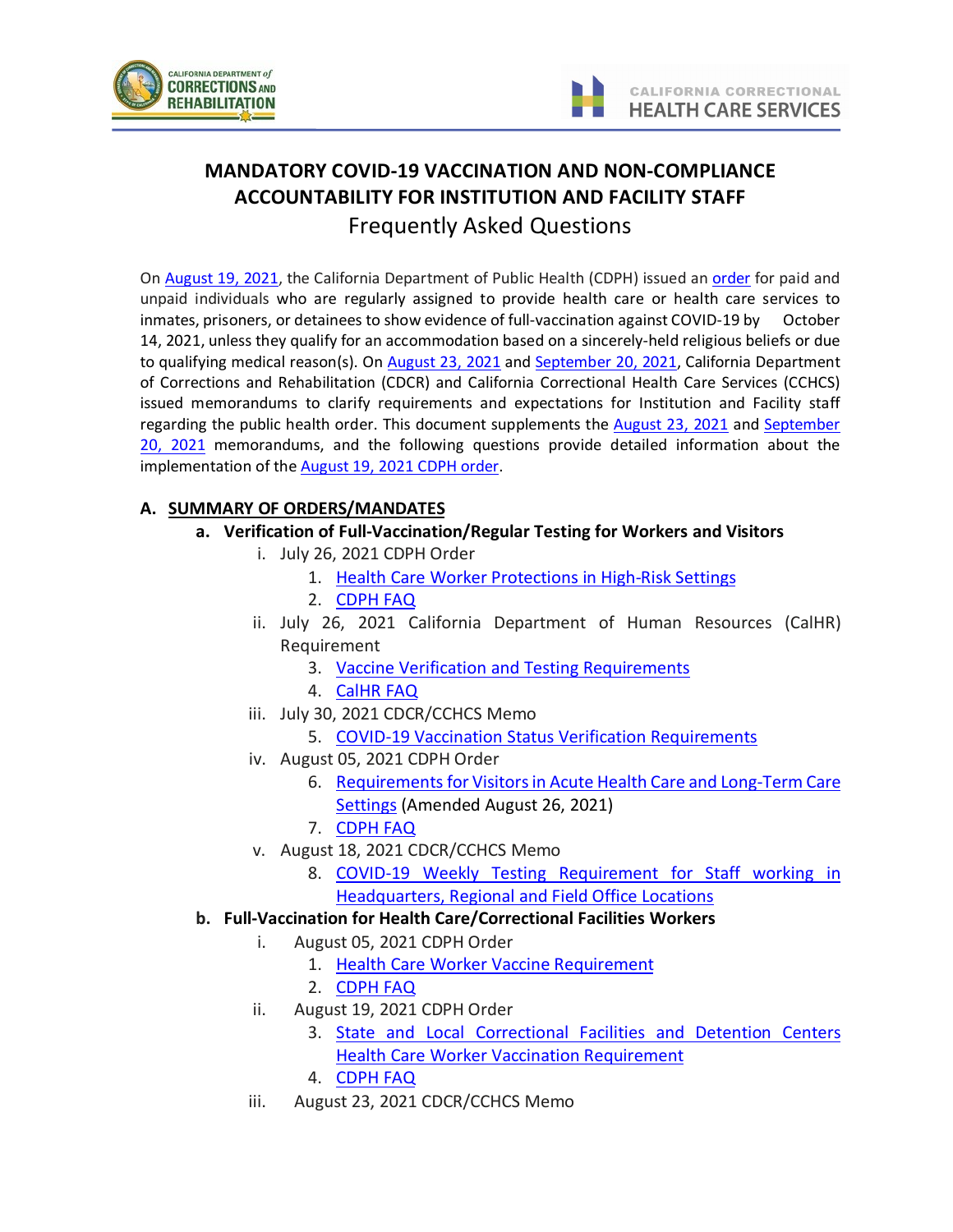

- 5. [Mandatory COVID-19 Vaccines and Testing for Institution Staff](http://lifeline/HealthCareOperations/MedicalServices/PublicHealth/Coronavirus/MandatoryVaccinesTestingInstitutionStaff.pdf)
- iv. September 20, 2021 CDCR/CCHCS Memo
	- 6. [Mandatory COVID-19 Vaccination and Non-Compliance for](http://lifeline/HealthCareOperations/MedicalServices/PublicHealth/Coronavirus/HCPA-COVID_Vaccine_Memo.pdf)  [Institution and Facility Staff](http://lifeline/HealthCareOperations/MedicalServices/PublicHealth/Coronavirus/HCPA-COVID_Vaccine_Memo.pdf)

## **B. APPLICABILITY TO STAFF**

- **1. Which staff are subject to the CDPH [August 19, 2021 CDPH Order](https://www.cdph.ca.gov/Programs/CID/DCDC/Pages/COVID-19/Order-of-the-State-Public-Health-Officer-Correctional-Facilities-and-Detention-Centers-Health-Care-Worker-Vaccination-Order.aspx) and th[e August 23,](http://lifeline/HealthCareOperations/MedicalServices/PublicHealth/Coronavirus/MandatoryVaccinesTestingInstitutionStaff.pdf)  2021 CDCR/CCHCS [memorandum?](http://lifeline/HealthCareOperations/MedicalServices/PublicHealth/Coronavirus/MandatoryVaccinesTestingInstitutionStaff.pdf)**
	- a. All CDCR/CCHCS staff, registry providers, contractors, and volunteers who are regularly assigned to provide health care or health care services to inmates, prisoners, or detainees.
	- b. All CDCR/CCHCS staff, registry providers, contractors, and volunteers who are regularly assigned to work within hospitals, skilled nursing facilities (SNF), intermediate care facilities, or the equivalent that are integrated into the correctional facility or detention center in areas where health care is provided.
	- c. All CDCR/CCHCS staff, registry providers, contractors, and volunteers who work at CHCF, CMF, and regularly assigned to work in the CCWF SNF.
	- d. All CDCR/CCHCS staff, registry providers, contractors, and volunteers regularly assigned to work in the areas, institutions, posts and locations specified in the [August 19, 2021 CDPH Order](https://www.cdph.ca.gov/Programs/CID/DCDC/Pages/COVID-19/Order-of-the-State-Public-Health-Officer-Correctional-Facilities-and-Detention-Centers-Health-Care-Worker-Vaccination-Order.aspx) and [August 23, 2021 memorandum.](http://lifeline/HealthCareOperations/MedicalServices/PublicHealth/Coronavirus/MandatoryVaccinesTestingInstitutionStaff.pdf)
- **2. Do all staff have to complete the [CDCR/CCHCS COVID-19 Vaccination Requirement](http://lifeline/HealthCareOperations/MedicalServices/PublicHealth/Coronavirus/Vaccination_Requirement_Form.pdf)  [Form?](http://lifeline/HealthCareOperations/MedicalServices/PublicHealth/Coronavirus/Vaccination_Requirement_Form.pdf)**
	- a. No. Only staff regularly assigned to work in the areas, institutions, posts and locations specified in the [August 23, 2021 memorandum](http://lifeline/HealthCareOperations/MedicalServices/PublicHealth/Coronavirus/MandatoryVaccinesTestingInstitutionStaff.pdf) and as determined by the Hiring Authority [must complete the form.](http://lifeline/HealthCareOperations/MedicalServices/PublicHealth/Coronavirus/MandatoryVaccinesTestingInstitutionStaff.pdf)
- **3. What happens if staff refuse to sign the [CDCR/CCHCS COVID-19 Vaccination](http://lifeline/HealthCareOperations/MedicalServices/PublicHealth/Coronavirus/Vaccination_Requirement_Form.pdf)  [Requirement Form?](http://lifeline/HealthCareOperations/MedicalServices/PublicHealth/Coronavirus/Vaccination_Requirement_Form.pdf)**
	- a. Staff shall continue reporting to work, wear an N95 mask at all times while in the workplace, and test twice-weekly (with at least 72 hours between each test) if unvaccinated until they comply with the [August 19, 2021 CDPH Order.](https://www.cdph.ca.gov/Programs/CID/DCDC/Pages/COVID-19/Order-of-the-State-Public-Health-Officer-Correctional-Facilities-and-Detention-Centers-Health-Care-Worker-Vaccination-Order.aspx)
	- b. The Hiring Authority (HA) shall document that staff refused to sign on the [CDCR/CCHCS COVID-19 Vaccination Requirement Form.](http://lifeline/HealthCareOperations/MedicalServices/PublicHealth/Coronavirus/Vaccination_Requirement_Form.pdf)
	- c. Staff shall not be disciplined solely for not signing the [CDCR/CCHCS COVID-19](http://lifeline/HealthCareOperations/MedicalServices/PublicHealth/Coronavirus/Vaccination_Requirement_Form.pdf)  [Vaccination Requirement Form;](http://lifeline/HealthCareOperations/MedicalServices/PublicHealth/Coronavirus/Vaccination_Requirement_Form.pdf) however, if they refuse to comply with the [August 19, 2021 CDPH Order,](https://www.cdph.ca.gov/Programs/CID/DCDC/Pages/COVID-19/Order-of-the-State-Public-Health-Officer-Correctional-Facilities-and-Detention-Centers-Health-Care-Worker-Vaccination-Order.aspx) they shall be subject to progressive discipline.
- **4. Do staff not regularly assigned to work in healthcare areas subject to th[e August 19,](https://www.cdph.ca.gov/Programs/CID/DCDC/Pages/COVID-19/Order-of-the-State-Public-Health-Officer-Correctional-Facilities-and-Detention-Centers-Health-Care-Worker-Vaccination-Order.aspx)  [2021 CDPH Order](https://www.cdph.ca.gov/Programs/CID/DCDC/Pages/COVID-19/Order-of-the-State-Public-Health-Officer-Correctional-Facilities-and-Detention-Centers-Health-Care-Worker-Vaccination-Order.aspx) need to be vaccinated or wear a mask?** 
	- a. No, staff who are not subject to the [August 19, 2021 CDPH Order](https://www.cdph.ca.gov/Programs/CID/DCDC/Pages/COVID-19/Order-of-the-State-Public-Health-Officer-Correctional-Facilities-and-Detention-Centers-Health-Care-Worker-Vaccination-Order.aspx) or who are not regularly assigned to areas, institutions and locations specified in the [August 23, 2021 memorandum](http://lifeline/HealthCareOperations/MedicalServices/PublicHealth/Coronavirus/MandatoryVaccinesTestingInstitutionStaff.pdf) are not required to be fully-vaccinated.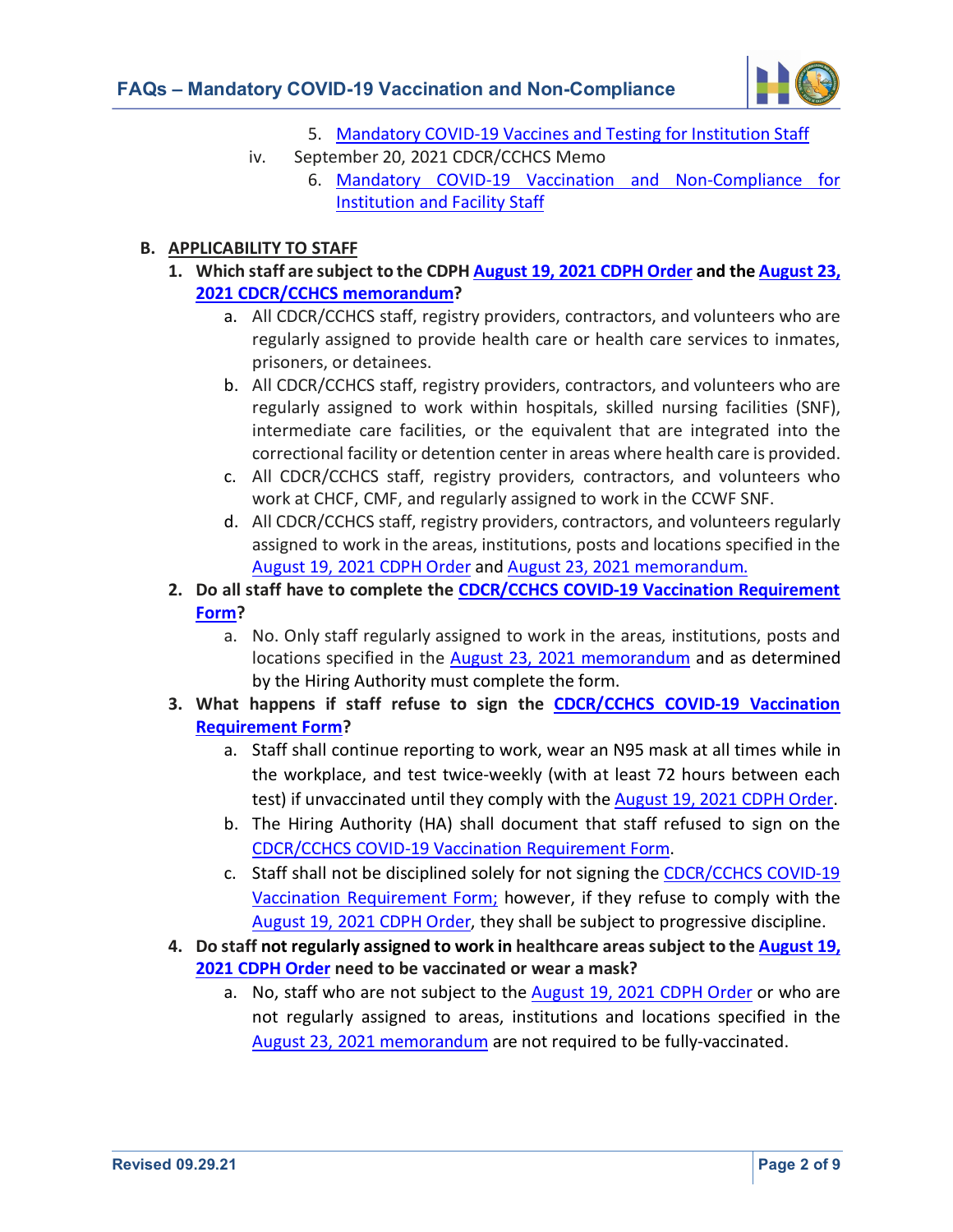

- b. Yes, staff shall continue to wear at least a procedure mask (or N95 mask if required) and test twice-weekly (with at least 72 hours between each test) if unvaccinated.
- c. Unvaccinated staff who are subject to the [August 19, 2021 CDPH Order](https://www.cdph.ca.gov/Programs/CID/DCDC/Pages/COVID-19/Order-of-the-State-Public-Health-Officer-Correctional-Facilities-and-Detention-Centers-Health-Care-Worker-Vaccination-Order.aspx) shall wear an N95 mask while in the workplace and test twice-weekly (with at least 72 hours between each test) until further notice or until they comply with the [August 19, 2021 CDPH Order.](https://www.cdph.ca.gov/Programs/CID/DCDC/Pages/COVID-19/Order-of-the-State-Public-Health-Officer-Correctional-Facilities-and-Detention-Centers-Health-Care-Worker-Vaccination-Order.aspx)
- d. Unvaccinated staff on overtime, redirect, swap or otherwise working in areas, institutions, posts and locations specified in the [August 23,](http://lifeline/HealthCareOperations/MedicalServices/PublicHealth/Coronavirus/MandatoryVaccinesTestingInstitutionStaff.pdf) 2021 [memorandum,](http://lifeline/HealthCareOperations/MedicalServices/PublicHealth/Coronavirus/MandatoryVaccinesTestingInstitutionStaff.pdf) and any visitors, shall wear an N95 mask while in the area subject to the [August 19, 2021 CDPH Order.](https://www.cdph.ca.gov/Programs/CID/DCDC/Pages/COVID-19/Order-of-the-State-Public-Health-Officer-Correctional-Facilities-and-Detention-Centers-Health-Care-Worker-Vaccination-Order.aspx)
- **5. If a post becomes designated per the** [August 19, 2021 CDPH Order](https://www.cdph.ca.gov/Programs/CID/DCDC/Pages/COVID-19/Order-of-the-State-Public-Health-Officer-Correctional-Facilities-and-Detention-Centers-Health-Care-Worker-Vaccination-Order.aspx) **or the** [August 23,](http://lifeline/HealthCareOperations/MedicalServices/PublicHealth/Coronavirus/MandatoryVaccinesTestingInstitutionStaff.pdf)  [2021 memorandum,](http://lifeline/HealthCareOperations/MedicalServices/PublicHealth/Coronavirus/MandatoryVaccinesTestingInstitutionStaff.pdf) **how much time will staff who are assigned to this post have to get vaccinated?**
	- a. Staff shall wear an N95 mask and test twice-weekly (with at least 72 hours between each test) until they comply with th[e August 19, 2021 CDPH Order.](https://www.cdph.ca.gov/Programs/CID/DCDC/Pages/COVID-19/Order-of-the-State-Public-Health-Officer-Correctional-Facilities-and-Detention-Centers-Health-Care-Worker-Vaccination-Order.aspx)
	- b. Staff have the option to submit a request for religious accommodation or reasonable accommodation for qualifying medical reason(s).
	- c. Progressive discipline shall not be initiated immediately. Staff shall be informed of the [vaccination clinic schedule,](http://lifeline/HealthCareOperations/Documents/Schedule.pdf) and that they are required to obtain full-vaccination within 30 days.
	- d. Progressive discipline shall be initiated if staff fails to comply within the 30-day compliance timeframe and have neither requested nor been provided a religious or reasonable accommodation. For staff opting for Pfizer or Moderna, discipline shall be initiated as soon as staff miss their second dose within the clinically-recommended timeframe, but not earlier than October 15, 2021.

# **6. How will vaccination status be verified during Post and Bid Cycles?**

- a. Staff vaccination status will be verified by management.
- b. Staff shall be notified of a post's vaccination requirement prior to bidding since the custody Master Assignment Roster (MAR) or applicable bid sheet(s) will be marked with a V for all vaccination-required posts.

# **7. Do staff need to get vaccinated if they previously had COVID-19?**

a. Yes, if they are regularly assigned to work in the areas, institutions, posts and locations specified in the [August 23, 2021 memorandum,](http://lifeline/HealthCareOperations/MedicalServices/PublicHealth/Coronavirus/MandatoryVaccinesTestingInstitutionStaff.pdf) unless they have an approved accommodation based on a sincerely-held religious belief or due to qualifying medical reason(s) that results in reasonable accommodation exempting them from full-vaccination.

# **8. Do staff need to get tested if they previously had COVID-19?**

a. Yes, if they are unvaccinated and 90 days have passed since they tested positive.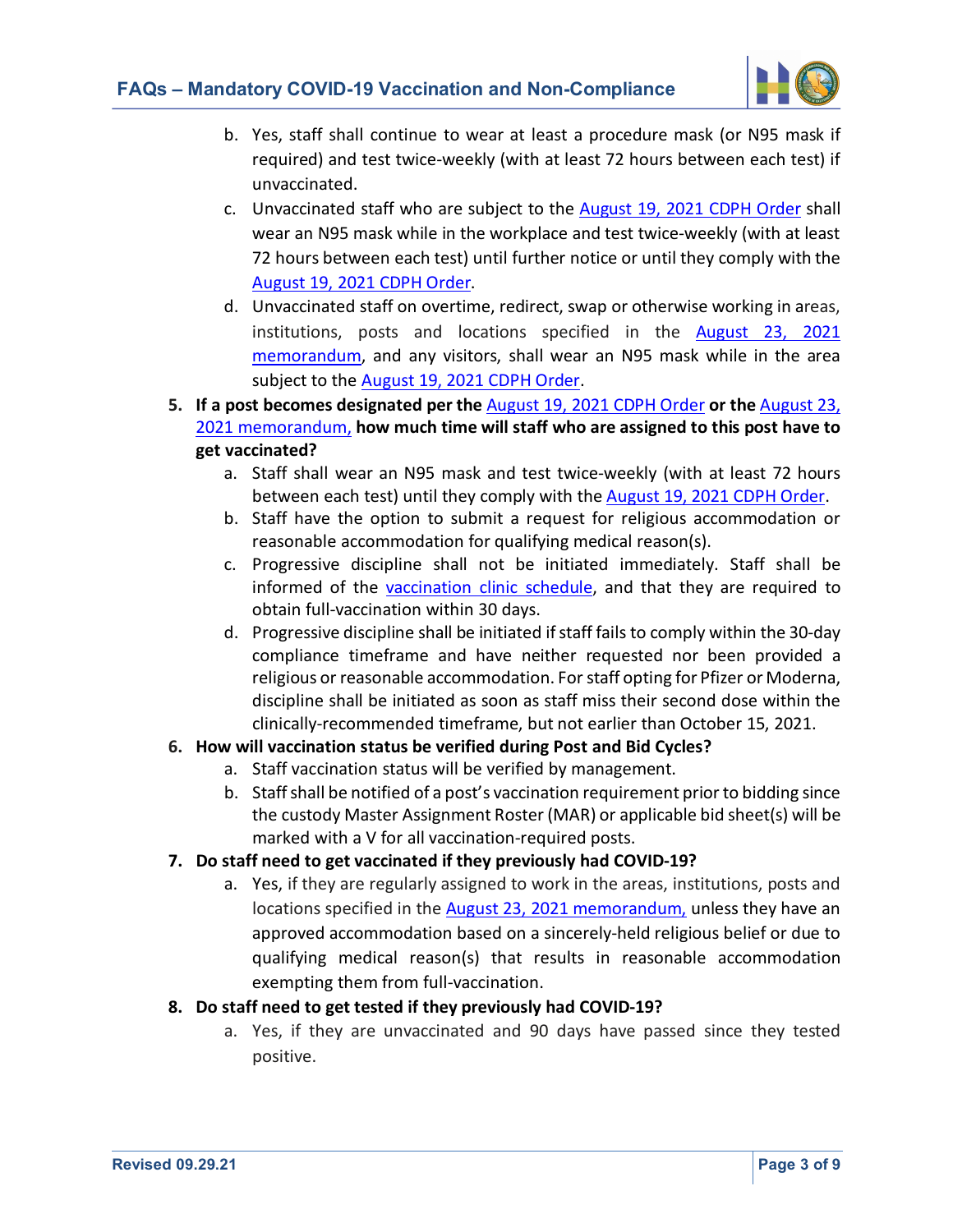

- **9. If mandated to get the vaccine and a medical complication arises as a result, will I be covered by Worker's Compensation?**
	- a. Staff have a right to file a claim if they believe that they have suffered an injury or illness caused by work, including receiving a vaccination for COVID-19. Claims will be processed utilizing existing Worker's Compensation policies and protocols.
- **10. If staff is required to wear an N95 mask in the workplace, when is the effective date?**
	- a. The [California Code of Regulations \(CCR\) Title 8, Section 5199](https://www.dir.ca.gov/title8/5199.html) requires respirator use in areas where suspected and confirmed COVID-19 cases may be present. Staff working in these areas shall wear an N95 mask **effective immediately**, for as long as case(s) are suspected/confirmed.
	- b. Staff subject to the [July 26, 2021 CDPH order](https://www.cdph.ca.gov/Programs/CID/DCDC/Pages/COVID-19/Order-of-the-State-Public-Health-Officer-Unvaccinated-Workers-In-High-Risk-Settings.aspx) shall continue to wear an N95 mask at all times while in the workplace.
	- c. Unvaccinated staff subject to the [August 19, 2021 CDPH order](https://www.cdph.ca.gov/Programs/CID/DCDC/Pages/COVID-19/Order-of-the-State-Public-Health-Officer-Correctional-Facilities-and-Detention-Centers-Health-Care-Worker-Vaccination-Order.aspx) shall wear an N95 mask at all times while in the workplace effective October 15, 2021, until they are fully-vaccinated.
	- d. Vaccinated staff shall continue to wear at least a procedure mask while in the workplace, unless an N95 mask is required pursuant to [CCR Title 8, Section](https://www.dir.ca.gov/title8/5199.html)  [5199](https://www.dir.ca.gov/title8/5199.html) or the [July 26, 2021 CDPH order.](https://www.cdph.ca.gov/Programs/CID/DCDC/Pages/COVID-19/Order-of-the-State-Public-Health-Officer-Unvaccinated-Workers-In-High-Risk-Settings.aspx)

#### **C. APPLICABILITY TO INMATES**

**11. Are inmate workers subject to the [August 19, 2021 CDPH Order](https://www.cdph.ca.gov/Programs/CID/DCDC/Pages/COVID-19/Order-of-the-State-Public-Health-Officer-Correctional-Facilities-and-Detention-Centers-Health-Care-Worker-Vaccination-Order.aspx) and the [August 23,](http://lifeline/HealthCareOperations/MedicalServices/PublicHealth/Coronavirus/MandatoryVaccinesTestingInstitutionStaff.pdf)  [2021 memorandum?](http://lifeline/HealthCareOperations/MedicalServices/PublicHealth/Coronavirus/MandatoryVaccinesTestingInstitutionStaff.pdf)** 

a. Yes, th[e August 19, 2021 CDPH Order](https://www.cdph.ca.gov/Programs/CID/DCDC/Pages/COVID-19/Order-of-the-State-Public-Health-Officer-Correctional-Facilities-and-Detention-Centers-Health-Care-Worker-Vaccination-Order.aspx) applies to inmate workers.

- **12. Can inmate workers request for religious or medical reasonable accommodation?**
	- a. Yes, inmate workers can request a religious accommodation or reasonable accommodation for qualifying medical reason(s).
	- b. Staff who typically handle regular accommodation requests from inmates (e.g. religious diet, dress and grooming, or accessibility/mobility-related issues, etc.) shall process inmate workers' COVID-19 related accommodation requests.

#### **13. Are inmate workers subjected to removal from position for refusal to vaccinate?**

a. Yes, inmates are required to comply with th[e August 19, 2021 CDPH Order](https://www.cdph.ca.gov/Programs/CID/DCDC/Pages/COVID-19/Order-of-the-State-Public-Health-Officer-Correctional-Facilities-and-Detention-Centers-Health-Care-Worker-Vaccination-Order.aspx) by October 14, 2021 or they will be removed from their job assignment(s).

#### **D. LOGISTICS**

#### **14. How and where can staff get vaccinated?**

- a. Staff may obtain no-cost COVID-19 vaccination from [CDCR/CCHCS vaccine](http://lifeline/HealthCareOperations/Documents/Schedule.pdf)  [clinics.](http://lifeline/HealthCareOperations/Documents/Schedule.pdf) No appointment is necessary in any of these clinics.
- b. Alternatively, staff opting to obtain vaccination outside CDCR/CCHCS may select another no-cost clinic listed on the websit[e myturn.ca.gov,](https://myturn.ca.gov/) or from their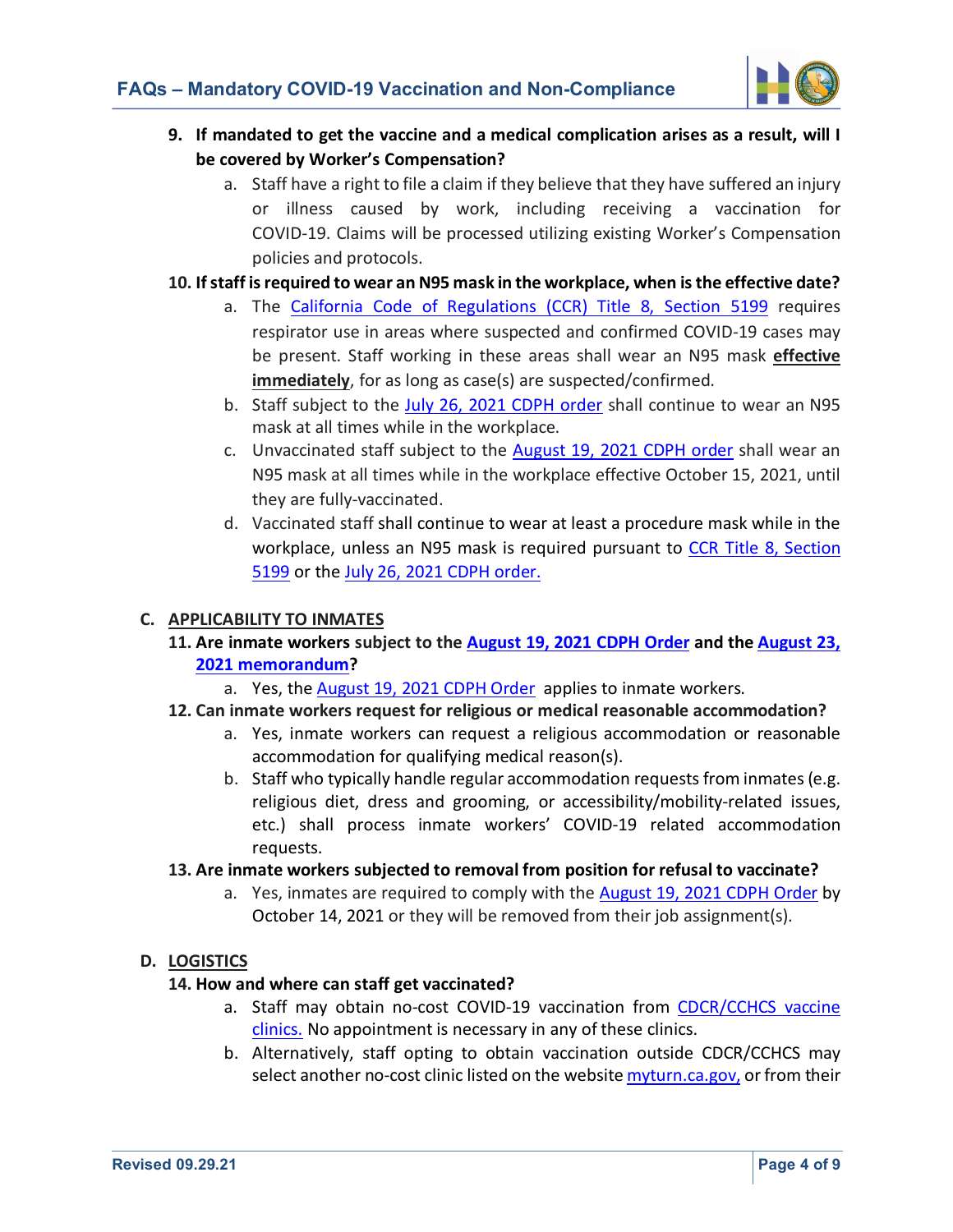

personal health care provider, and follow the process for submitting proof of vaccination outlined in th[e May 19, 2021 memorandum.](http://lifeline/HealthCareOperations/MedicalServices/PublicHealth/Coronavirus/SubmissionCOVID-19VacRecordCardMemo.pdf)

# **15. How and where can staff get tested?**

- a. Staff may obtain no-cost COVID-19 testing from CDCR/CCHCS testing clinic(s) at their institution/facility.
- b. Alternatively, staff opting to obtain testing outside CDCR/CCHCS may select another no-cost clinic listed on the [California COVID-19 website](https://covid19.ca.gov/get-tested/#how-to-get-tested) or their personal health care provider to schedule testing. Staff tested outside of CDCR/CCHCS will not be compensated for time, mileage, etc.
- **16. How and where can staff submit their proof of testing and/or vaccination from outside CDCR/CCHCS clinics?**
	- a. Follow the process for submitting proof of vaccination outlined in the [May 19,](http://lifeline/HealthCareOperations/MedicalServices/PublicHealth/Coronavirus/SubmissionCOVID-19VacRecordCardMemo.pdf)  [2021 memorandum.](http://lifeline/HealthCareOperations/MedicalServices/PublicHealth/Coronavirus/SubmissionCOVID-19VacRecordCardMemo.pdf)
	- b. Follow the process for submitting proof of testing outlined in that attachment for the [August 23, 2021 memorandum.](http://lifeline/HealthCareOperations/MedicalServices/PublicHealth/Coronavirus/MandatoryVaccinesTestingInstitutionStaff.pdf)

# **17. How and where can staff get their procedure masks and/or N95 mask?**

a. Procedure and N95 masks are readily available at each institution/facility and shall be provided to staff when requested.

# **E. STAFF REQUESTS FOR RELIGIOUS ACCOMMODATION AND REASONABLE ACCOMMODATION FOR QUALIFYING MEDICAL REASON(S)**

- **18. If a staff member submit a request for an accommodation on October 14, 2021, will the staff member be exempt from progressive discipline while the request is pending?**
	- a. Yes, progressive discipline shall not be initiated pending determination on a request for religious accommodation or reasonable accommodation for qualifying medical reason(s).

# **19. What happens while a request for accommodation is pending?**

a. While awaiting determination of the request for accommodation, staff shall continue reporting to work, wear an N95 mask at all times while in the workplace, and test twice-weekly (with at least 72 hours between each test).

#### b. Staff shall not to be placed on ATO or involuntary dock. **20. What happens if a request for accommodation is approved?**

a. It depends upon the accommodation. While working, staff shall wear an N95 mask at all times and test twice-weekly (with at least 72 hours between each test).

# **21. What happens if a request for accommodation is not approved?**

- a. Staff shall get vaccinated within the compliance timeframe specified in the notification of the denial of accommodation, or they shall be subject to progressive discipline.
- b. Staff shall wear an N95 mask at all times while in the workplace, and test twiceweekly (with at least 72 hours between each test) until they are in compliance with the [August 19, 2021 CDPH Order.](https://www.cdph.ca.gov/Programs/CID/DCDC/Pages/COVID-19/Order-of-the-State-Public-Health-Officer-Correctional-Facilities-and-Detention-Centers-Health-Care-Worker-Vaccination-Order.aspx)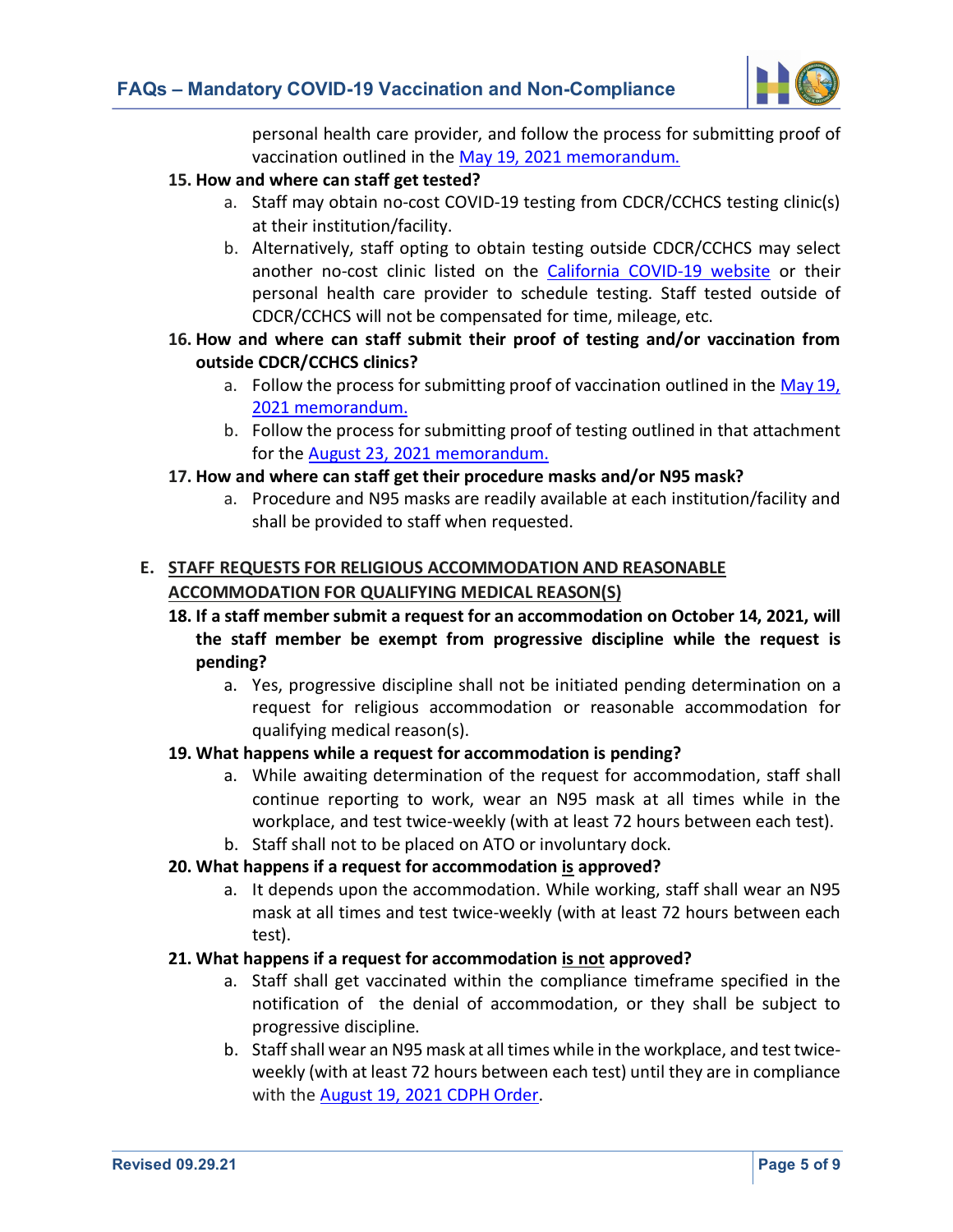

- c. Staff shall not to be placed on ATO or involuntary dock.
- **22. Will a request for religious accommodation or reasonable accommodation for qualifying medical reason(s) be accepted and considered after the October 14, 2021 due date?**
	- a. Yes.
- **23. Can staff wear a procedure mask or do staff have to wear an N95 mask?**
	- a. It depends on where the staff work and if they are subject to the [August 19,](https://www.cdph.ca.gov/Programs/CID/DCDC/Pages/COVID-19/Order-of-the-State-Public-Health-Officer-Correctional-Facilities-and-Detention-Centers-Health-Care-Worker-Vaccination-Order.aspx)  [2021 CDPH Order.](https://www.cdph.ca.gov/Programs/CID/DCDC/Pages/COVID-19/Order-of-the-State-Public-Health-Officer-Correctional-Facilities-and-Detention-Centers-Health-Care-Worker-Vaccination-Order.aspx) If staff members are working in a post subject to th[e August](https://www.cdph.ca.gov/Programs/CID/DCDC/Pages/COVID-19/Order-of-the-State-Public-Health-Officer-Correctional-Facilities-and-Detention-Centers-Health-Care-Worker-Vaccination-Order.aspx)  [19, 2021 CDPH Order,](https://www.cdph.ca.gov/Programs/CID/DCDC/Pages/COVID-19/Order-of-the-State-Public-Health-Officer-Correctional-Facilities-and-Detention-Centers-Health-Care-Worker-Vaccination-Order.aspx) they shall wear an N95 mask at all times while in the workplace and test twice-weekly (with at least 72 hours between each test) if unvaccinated.
	- b. The Office of Civil Rights (OCR) is requesting the HAs/EEO Coordinators who submit the CDCR 2273 form to indicate the staff's work assignment.

# **24. Do staff have the option to request leave as part of the RA/RRA interactive process?**

- a. HAs may not put staff out on unpaid leave without the staff's agreement.
- b. HAs shall consider allowing staff to request and utilize their own leave only if this request can be approved without an undue burden on operations or costs (e.g. Will this cause mandatory overtime costs? Can healthcare still be delivered?).
- **25. What is the employee's next step if the HA does not agree with OCR recommendation regarding a request for religious accommodation?**
	- a. If the HA determines that the religious accommodation recommended by OCR will create an undue hardship for the Department, the HA shall specifically identify the reasons why the requested accommodation(s) creates an undue hardship for the Department and cannot be granted. The employee has a right under the Department's EEO policy to file a discrimination complaint internally via OCR or externally via EEOC/DFEH. This is a separate process from the religious accommodation process and the filing of a claim, whether internal or external, does not prevent consideration of progressive discipline once the HA determination for religious accommodation has been made.
- **26. Can staff subject to the [August 19, 2021 CDPH Order](https://www.cdph.ca.gov/Programs/CID/DCDC/Pages/COVID-19/Order-of-the-State-Public-Health-Officer-Correctional-Facilities-and-Detention-Centers-Health-Care-Worker-Vaccination-Order.aspx) or [August 23, 2021](http://lifeline/HealthCareOperations/MedicalServices/PublicHealth/Coronavirus/MandatoryVaccinesTestingInstitutionStaff.pdf)  [memorandum](http://lifeline/HealthCareOperations/MedicalServices/PublicHealth/Coronavirus/MandatoryVaccinesTestingInstitutionStaff.pdf) request to wear a procedure mask as a religious accommodation ?** a. No.
- **27. What happens if a staff member is off work between August 23, 2021 and October 14, 2021 and are not able to submit the [CDCR/CCHCS COVID-19 Vaccination](http://lifeline/HealthCareOperations/MedicalServices/PublicHealth/Coronavirus/Vaccination_Requirement_Form.pdf)  [Requirement Form](http://lifeline/HealthCareOperations/MedicalServices/PublicHealth/Coronavirus/Vaccination_Requirement_Form.pdf) or request for religious or medical reasonable accommodation?**
	- a. If a staff member is assigned to an area, institution, post or location when they return to work that is identified in the [August 19, 2021 CDPH Order](https://www.cdph.ca.gov/Programs/CID/DCDC/Pages/COVID-19/Order-of-the-State-Public-Health-Officer-Correctional-Facilities-and-Detention-Centers-Health-Care-Worker-Vaccination-Order.aspx) or [August 23, 2021 memorandum](http://lifeline/HealthCareOperations/MedicalServices/PublicHealth/Coronavirus/MandatoryVaccinesTestingInstitutionStaff.pdf) as requiring vaccination and the staff member is unvaccinated, they shall be required to wear an N95 mask at all times in the work place and test twice-weekly (with at least 72 hours between each test) until they are in compliance with th[e August 19, 2021 CDPH Order.](https://www.cdph.ca.gov/Programs/CID/DCDC/Pages/COVID-19/Order-of-the-State-Public-Health-Officer-Correctional-Facilities-and-Detention-Centers-Health-Care-Worker-Vaccination-Order.aspx)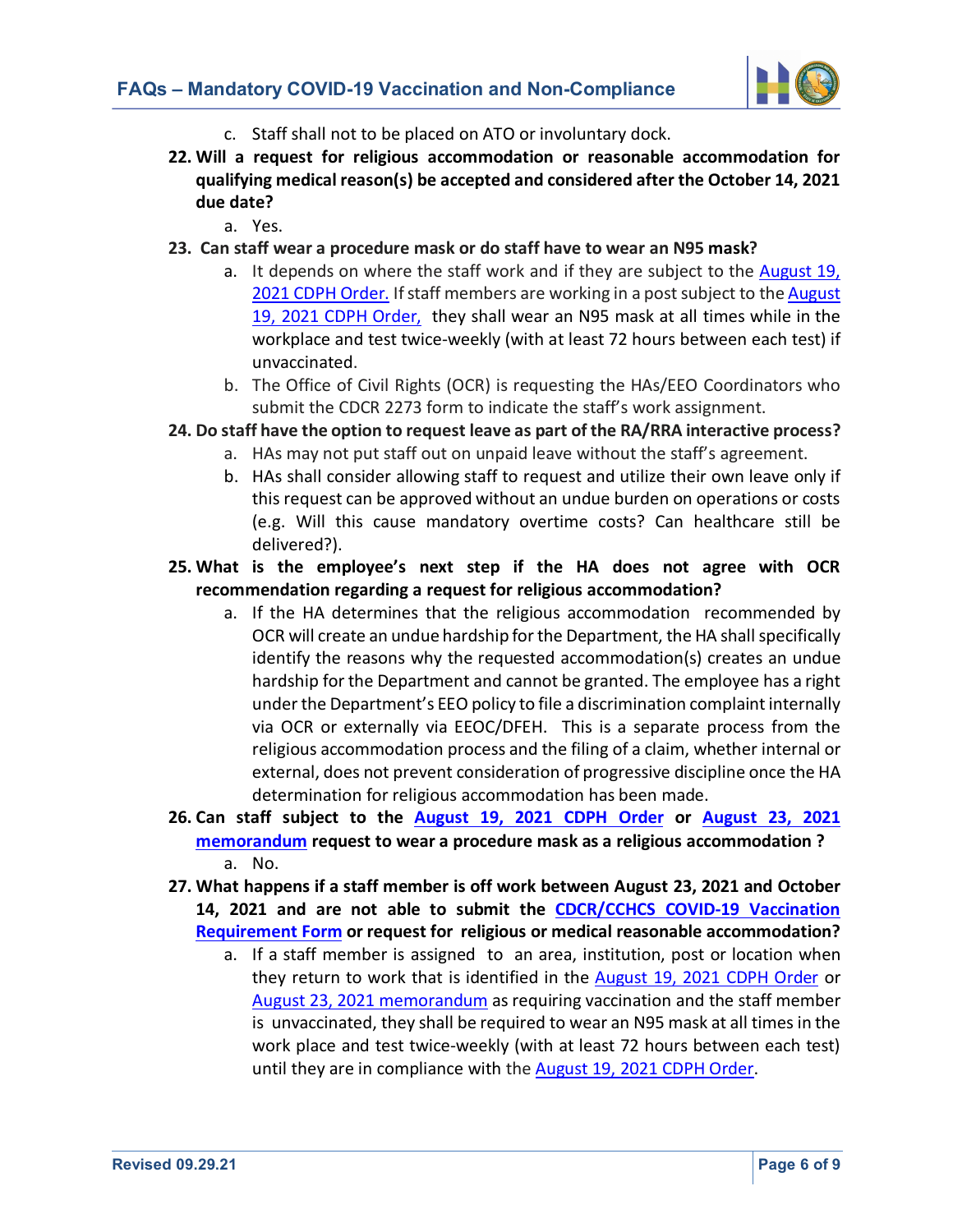

- b. Staff have the option to submit a request for religious accommodation or reasonable accommodation for qualifying medical reason(s).
- c. Progressive discipline shall not be initiated immediately. Returning staff shall be informed of the [vaccination clinic schedule,](http://lifeline/HealthCareOperations/Documents/Schedule.pdf) and that they are required to obtain vaccination within 30 days.
- d. Progressive discipline shall be initiated if staff fails to comply within the 30-day compliance timeframe and have neither requested nor been provided a religious or medical reasonable accommodation. For staff opting for Pfizer or Moderna, discipline shall be initiated as soon as staff miss their second dose within the clinically-recommended timeframe, but not earlier than October 15, 2021.
- **28. If staff submits a request for religious or medical reasonable accommodation after being issued an LOI, will the progressive discipline be paused?**
	- a. Yes, progressive discipline shall be paused pending determination on a request for religious accommodation or reasonable accommodation for qualifying medical reason(s).
	- b. Following the approval of a request for religious or mediucal reasonable accommodation, HAs have the ability to remove an LOI.
	- c. Progressive discipline will recommence in the event that the accommodation is denied.

#### **E. REGISTRY PROVIDERS AND CONTRACT WORKERS**

- **29. Are registry providers, contract workers, and volunteers subject to the [August 19,](https://www.cdph.ca.gov/Programs/CID/DCDC/Pages/COVID-19/Order-of-the-State-Public-Health-Officer-Correctional-Facilities-and-Detention-Centers-Health-Care-Worker-Vaccination-Order.aspx)  [2021 CDPH](https://www.cdph.ca.gov/Programs/CID/DCDC/Pages/COVID-19/Order-of-the-State-Public-Health-Officer-Correctional-Facilities-and-Detention-Centers-Health-Care-Worker-Vaccination-Order.aspx) Order and the [August 23, 2021 memorandum?](http://lifeline/HealthCareOperations/MedicalServices/PublicHealth/Coronavirus/MandatoryVaccinesTestingInstitutionStaff.pdf)**
	- a. Yes, if they are regularly assigned to work in the areas, institutions, posts and locations specified in th[e August 23, 2021 memorandum.](http://lifeline/HealthCareOperations/MedicalServices/PublicHealth/Coronavirus/MandatoryVaccinesTestingInstitutionStaff.pdf)
- **30. Shall registry providers, contract workers, and volunteers complete a [CDCR/CCHCS](http://lifeline/HealthCareOperations/MedicalServices/PublicHealth/Coronavirus/Vaccination_Requirement_Form.pdf)  [COVID-19 Vaccination Requirement Form?](http://lifeline/HealthCareOperations/MedicalServices/PublicHealth/Coronavirus/Vaccination_Requirement_Form.pdf)**
	- a. Yes, if they are regularly assigned to work in the areas, institutions, posts and locations specified in th[e August 23, 2021 memorandum.](http://lifeline/HealthCareOperations/MedicalServices/PublicHealth/Coronavirus/MandatoryVaccinesTestingInstitutionStaff.pdf)
- **31. How should registry providers, contract workers, and volunteers submit their requests for religious accommodation or reasonable accommodation for qualifying medical reason(s)?**
	- a. For CDCR, requests for religious accommodation shall be submitted to [OCR](http://intranet/ADM/OIA/Pages/OfficeOfCivilRights.aspx) following the same process as civil service employees.
	- b. For CCHCS, requests for religious accommodation shall be submitted to their supervisor and EEO coordinator via the CDCR 2273, Request for Religious Accommodation. The Department shall engage in the interactive process with providers/contractors to ensure a timely and appropriate determination of religious accommodation. Once a determination on the religious accommodation request is made, Hiring Authorities shall notify the Direct Care Contracts Section (DCCS), the provider/contractor, and the network contractor (if applicable).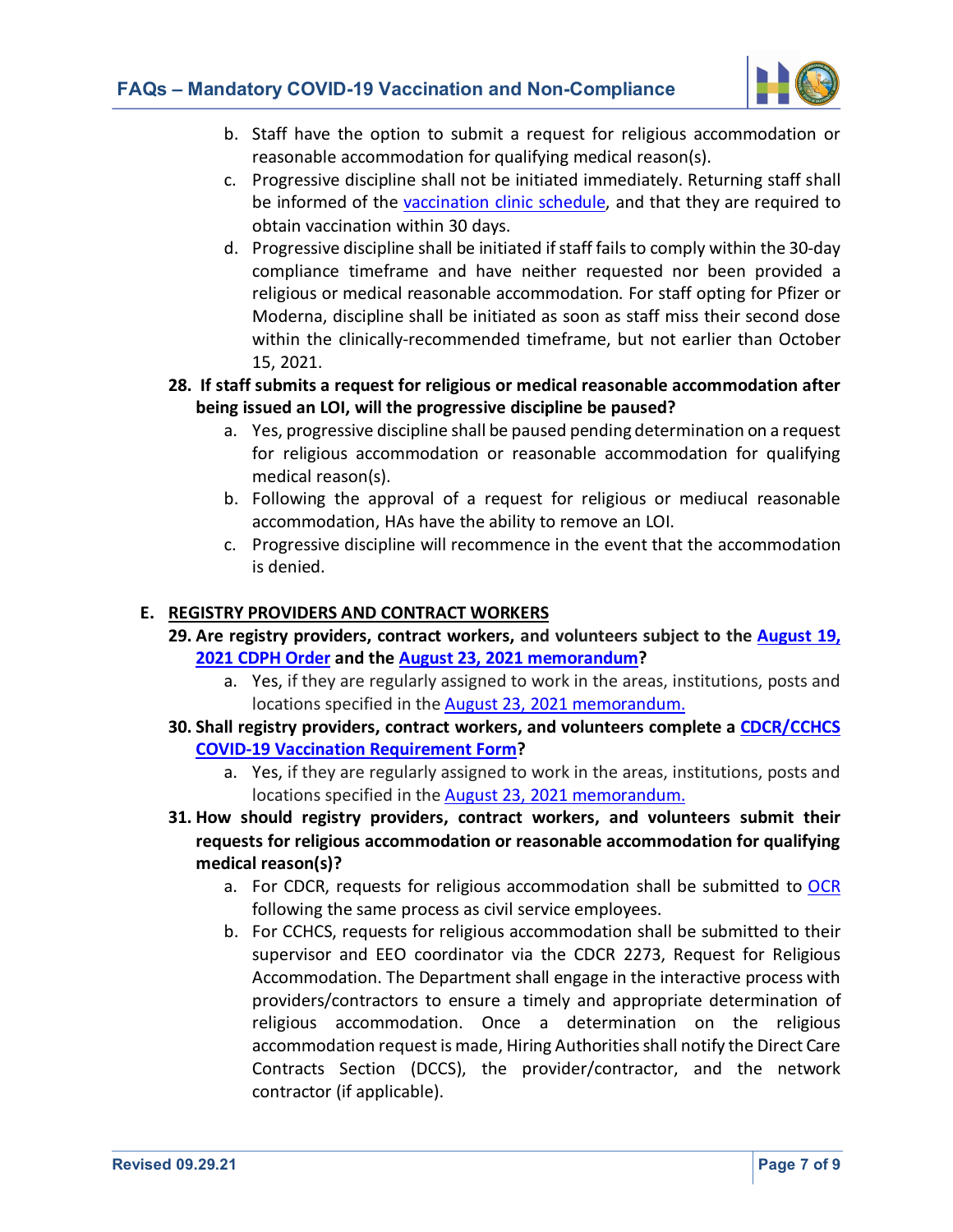

- c. For CDCR, requests for reasonable accommodation for qualifying medical reason(s) shall be processed in accordance with the underlying contract between CDCR and the contractor.For CDCR volunteers, requests for reasonable accommodation for qualifying medical reason(s) shall be submitted to the Community Resource Manager following the same process as civil service employees.
- d. For CCHCS, requests for reasonable accommodation for qualifying medical reason(s) shall be submitted to their vendor/contractor/network contractor, along with a written statement signed by a physician, nurse practitioner, or other licensed medical professional practicing under the license of a physician stating that the individual qualifies for the accommodation (but the statement shall not describe the underlying health condition or disability) and the probable duration of an individual's inability to receive any COVID-19 vaccine (or if the duration is unknown or permanent, so indicate). Upon determination by their vendor/contractor/network contractor, denials and/or approvals (with corresponding signed medical statements) shall be forwarded to the Direct Care Contracts Section (DCCS) Helpdesk at: [cchcshealthcarecontractshelpdesk@cdcr.ca.gov.](mailto:cchcshealthcarecontractshelpdesk@cdcr.ca.gov) Upon receipt of the approval or denial by the vendor/contractor/network contractor, DCCS shall forward to HAs at the location(s) the provider/contractor renders services.
- **32. How shall HAs approach non-compliance from registry providers, contract workers, and volunteers?**
	- a. All unvaccinated registry providers, contract workers, and volunteers who are subject to the [August 19, 2021 CDPH Order](https://www.cdph.ca.gov/Programs/CID/DCDC/Pages/COVID-19/Order-of-the-State-Public-Health-Officer-Correctional-Facilities-and-Detention-Centers-Health-Care-Worker-Vaccination-Order.aspx) shall wear an N95 mask at all times while in the workplace and test twice-weekly (with at least 72 hours between each test) until they comply with th[e August 19, 2021 CDPH Order.](https://www.cdph.ca.gov/Programs/CID/DCDC/Pages/COVID-19/Order-of-the-State-Public-Health-Officer-Correctional-Facilities-and-Detention-Centers-Health-Care-Worker-Vaccination-Order.aspx)
	- b. Non-compliance with the [August 19, 2021 CDPH Order,](https://www.cdph.ca.gov/Programs/CID/DCDC/Pages/COVID-19/Order-of-the-State-Public-Health-Officer-Correctional-Facilities-and-Detention-Centers-Health-Care-Worker-Vaccination-Order.aspx) including refusal to wear an N95 mask or test twice-weekly in lieu of full-vaccination, shall be reported to the vendor/contractor/network contractor or Community Partnerships Unit (CPU) for volunteers. HAs shall follow established method of communication with the vendor/contractor/network contractor or CPU to report non-compliance prior to the CDPH deadline to ensure services are provided and appropriate staffing levels are maintained. On and after October 15, 2021, the assignment for any non-compliant providers/contractors who are not seeking/have not received a religious or reasonable accommodation may be terminated. Assignments shall not be terminated, due to noncompliance with the [August 19, 2021 CDPH Order,](https://www.cdph.ca.gov/Programs/CID/DCDC/Pages/COVID-19/Order-of-the-State-Public-Health-Officer-Correctional-Facilities-and-Detention-Centers-Health-Care-Worker-Vaccination-Order.aspx) prior to the CDPH deadline of October 14, 2021.